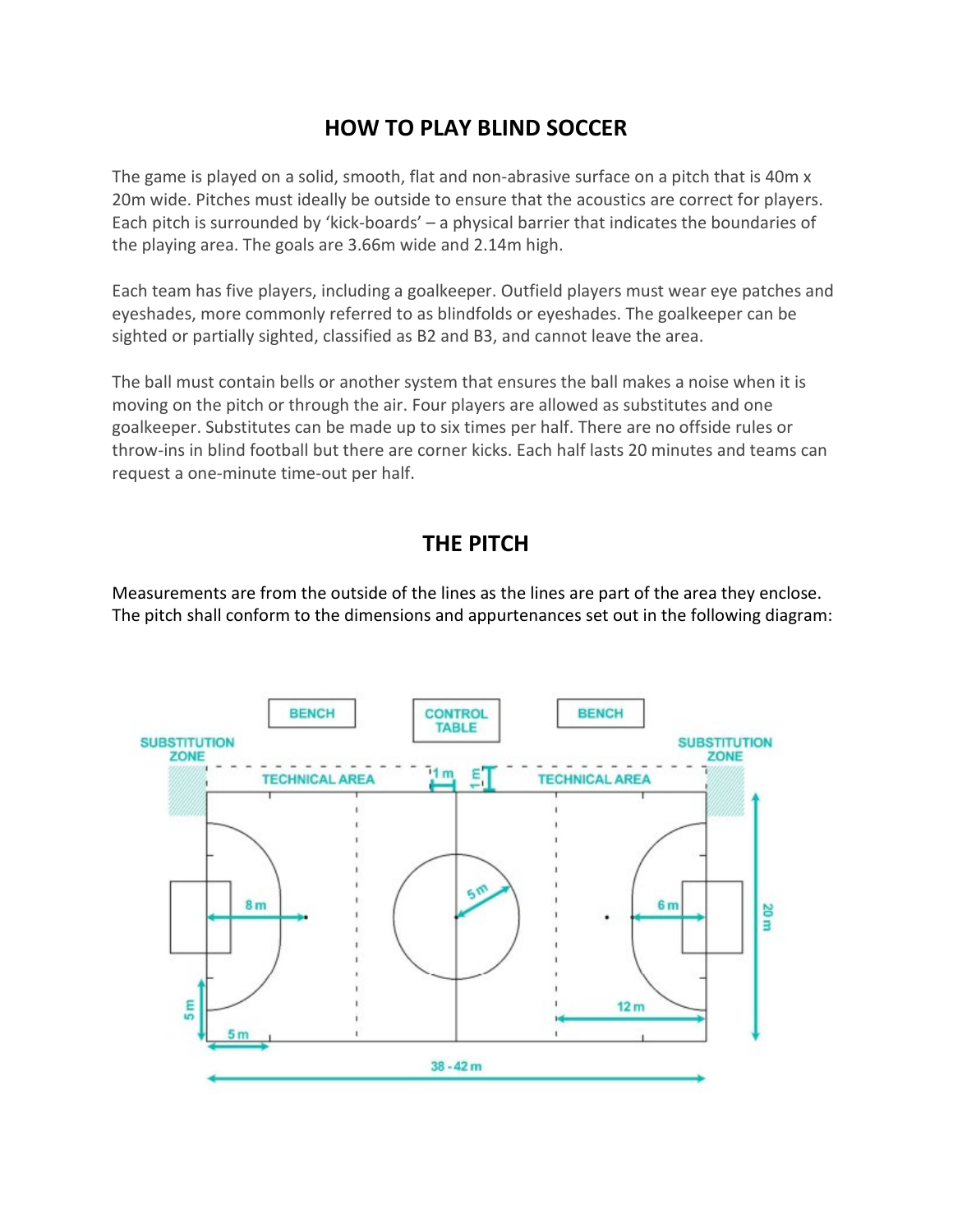## **THE PENALTY AREA**

A first point mark at a distance of 1.58m shall be measured from the midpoint of the goal line towards the right kickboard. An imaginary line of 6m in length is drawn from the first point mark and at right angle to the goal line; at the end of this line a quarter circle is drawn in the direction of the nearest side kickboard, with a radius of 6m from the first point mark. A second point mark at a distance of 1.58m shall be measured from the midpoint of the goal line towards the left kickboard. An imaginary line of 6m in length is drawn from the second point mark and at right angle to the goal line; at the end of this line a quarter circle is drawn in the direction of the nearest side kickboard, with a radius of 6m from the second point mark. The upper part of each quarter circle is joined by a line 3.16m in length running parallel to the goal line between both point marks. The area bounded by these lines and the goal line is the penalty area.



## **THE GOALS**

The goals must be white and they must be placed at the center of each goal line. They consist of two upright posts equidistant from each corner and joined at the top by a horizontal crossbar. The distance (inside measurement) between the posts is three sixty-six meters (3.66m) and the